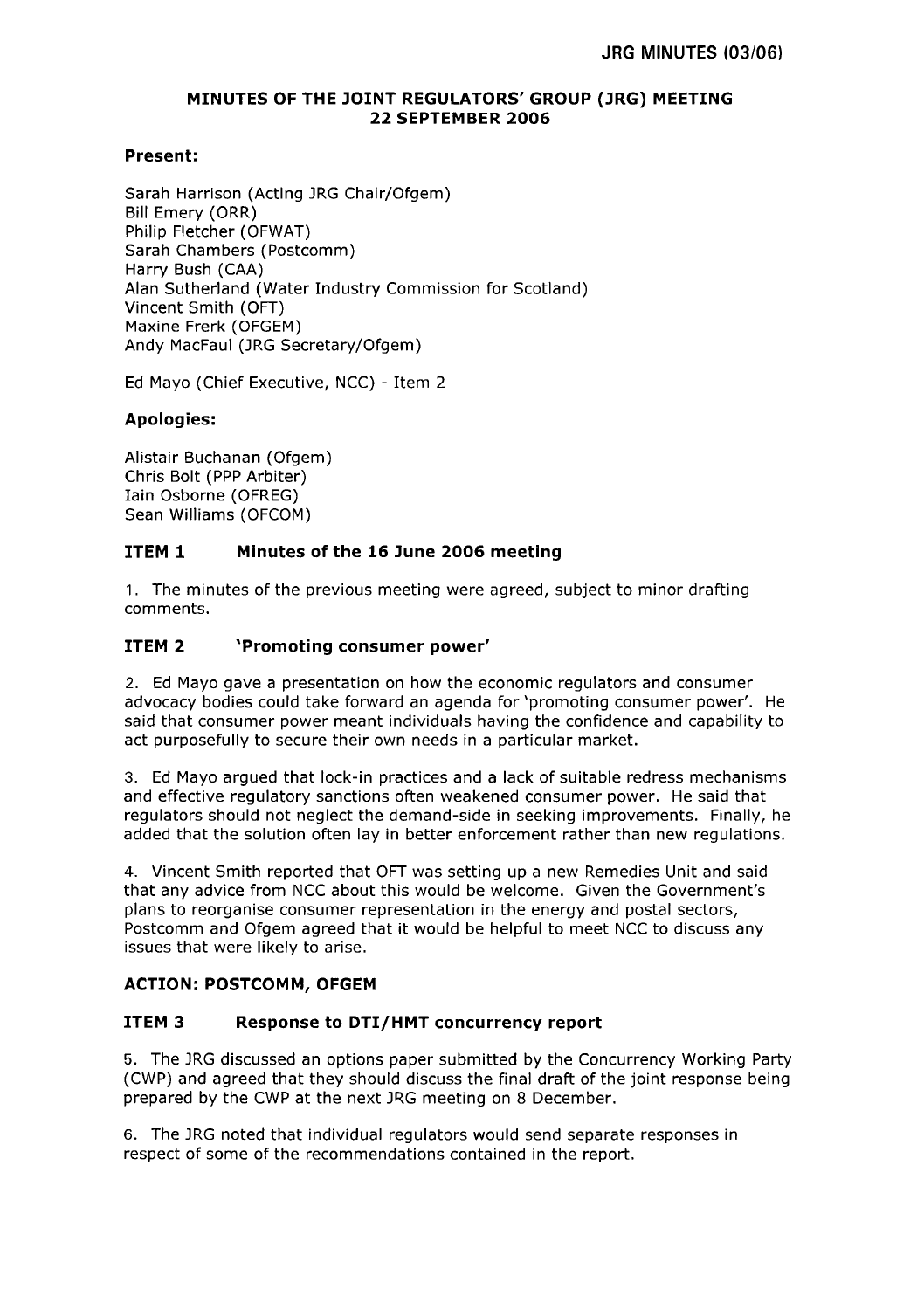# **ITEM 4 Better Regulation issues**

7. The JRG discussed Simplification Plans and the need to avoid centrally-imposed targets on regulators to reduce burdens given the implications for regulatory independence.

8. The JRG discussed the Legislative and Regulatory Reform Bill. Sarah Chambers reported on recent correspondence with Hilary Armstrong and said that the Minister had offered Postcomm a meeting with her officials to discuss the Bill. The JRG noted that Report stage in the House of Lords was likely to take place in late October.

9. Maxine Frerk updated the JRG on the Macrory review of regulatory sanctions. The JRG agreed that it would be helpful to share best practice and to understand where the regulators were adopting different approaches.

10. The JRG discussed the Better Regulation Executive's proposals on Impact Assessments. The JRG broadly supported the proposal to remove the requirement to consult on options that might not be viable. The JRG did not support the idea of 'sign off' by Chief Economists; it was felt by some regulators that this would give the impression that economic arguments held sway over other concerns, such as safety.

### **ITEM 5 Tour de Table**

### **ORR**

11. Bill Emery reported that ORR's decision to grant rights to Grand Central to operate additional passenger services on the East Coast Main Line had been upheld following judicial review. He said that ORR was now seeking to have its costs paid by GNER.

12. Mr Emery updated the JRG on ORR's consultation about Network Rail's investment plan.

13. Mr Emery said that ORR intended to publish a decision on EWS Railways and the supply of coal to power stations in November.

#### Ofwat

14. Philip Fletcher reported on a recent meeting with **Ed** Humpherson of the NAO. He said that the NAO was intending to carry out cross-cutting studies on consumer representation issues and the history of rolling back price controls.

15. Mr Fletcher updated the JRG in relation to quality of information issues and associated enforcement action.

16. Mr Fletcher noted that the CAT's decision in Albion Water was due in early October.

17. Mr Fletcher concluded by saying that this was his last JRG meeting representing Ofwat. He said that Ofwat's incoming new Chief Executive, Regina Finn, would attend the JRG meeting in December. Sarah Harrison thanked Philip Fletcher on behalf of the JRG for his contribution to the Group over the years and looked forward to welcoming Regina Finn.

#### Water Industry Commission for Scotland

18. Alan Sutherland noted the political context within which all decisions in the next two years would be made.